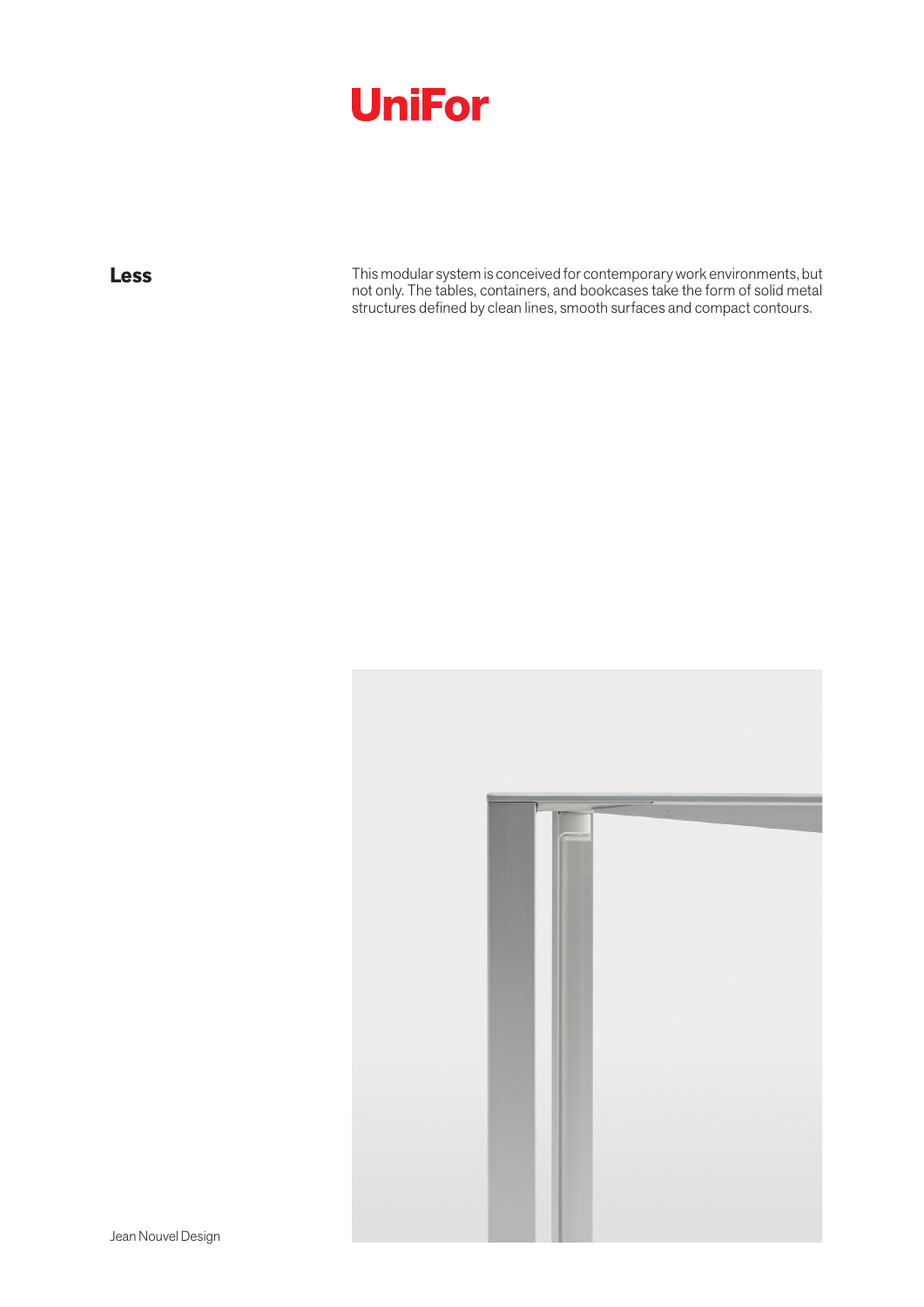# **UniFor**

**Less**

#### Tables

The table is configured as a monolithic structure made entirely of metal; the legs consist of steel bars in L shaped profiles, 8mm thick, while the table top is entirely in folded sheet iron. The legs and top are assembled together by means of a special fastening system that ensures elevated safety and technical performance.

The table is available in both rectangular and square forms, in various sizes and two heights. It can be used as a desk, in both executive and task-area versions, also in the L-configuration with an adjoined typing table, or as a meeting table. All of the metal components are treated with special highstrength paints.

#### Drawer pedestal

On glides or casters, with three drawers, one for hanging folders. The fallfront door at the rear provides access to a space for cable management.

#### Totem

Tall swivel tower cabinet accessible from two sides, with internal partition. The two doors open from one side to the other in a smooth pantograph motion by means of a patented mechanism. The tower contains eight metal shelves. Equipped with a unique door-opening mechanism (with rotation plus lateral shift), Totem is a swivel tower cabinet on a fixed base, accessible from two sides to make good use of its depth. Designed for archival storage, the cabinet presents itself as a smooth, compact monolith when closed.

#### Bookcases

With open shelving or with drop-front doors. The lower part of the bookshelves is made entirely in contoured sheet metal, while the legs are composed of extruded L-shaped steel profiles.

Manufactured in various lengths and heights (with two, three, or four shelves) the bookshelf is available both in the library version, completely open, and in the file storage version, closed with file front doors which, when open, become handy surfaces for consultation. All the metal components are treated with special high-strength paints.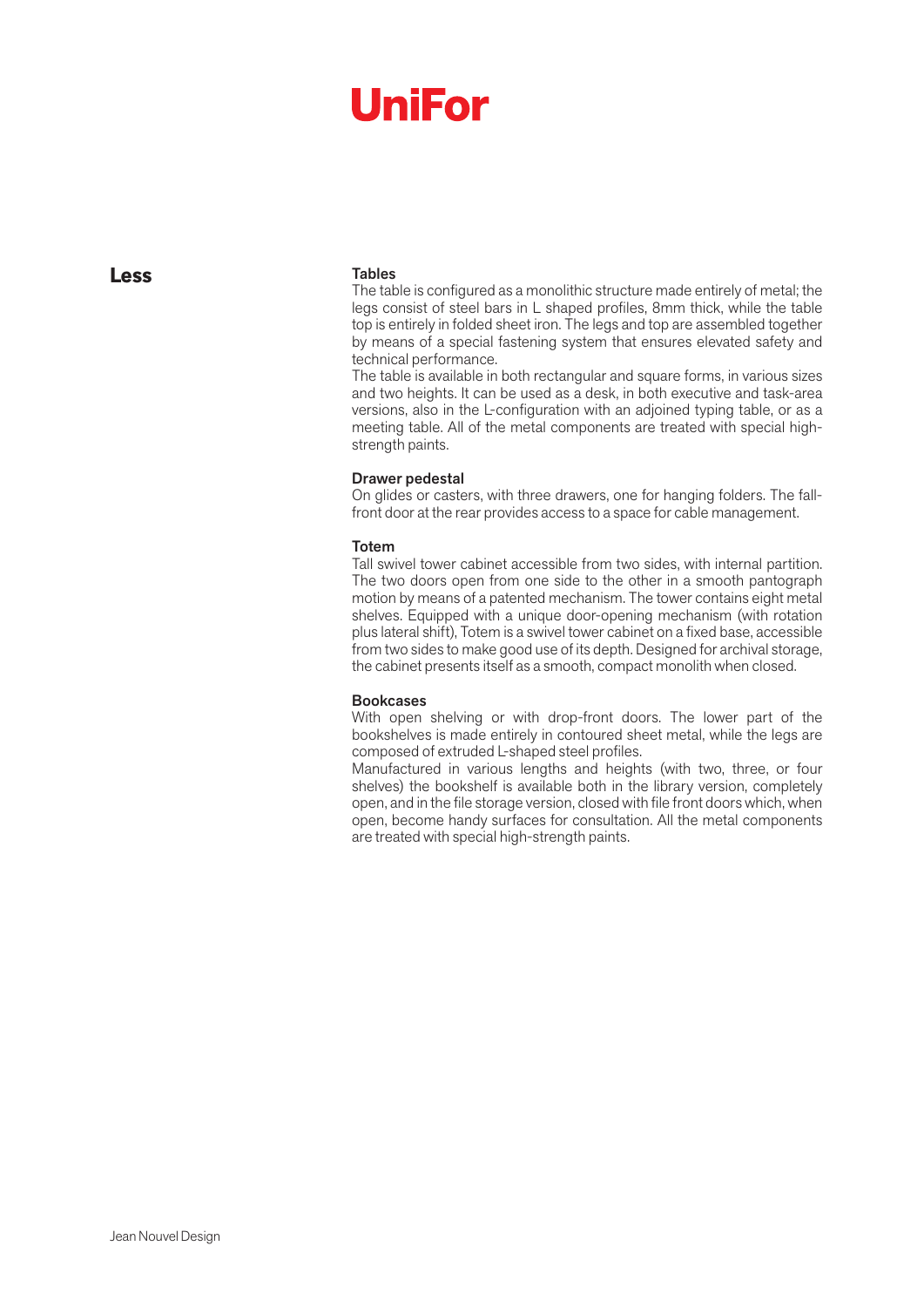### **UniFor**

 $\frac{2 \text{ cm}}{2}$ 

Tables

72 cm

 $\frac{2 \text{ cm}}{2}$ 

Table depth cm. 70 Table depth cm. 80 Table depth cm. 90

140x70 cm C LS 140 70 ..

110x70 cm C LS 110 70 ..

160x80 cm

C LS 160 80 ..

connection 240x90 cm C LS 240 90 ..

190x90 cm C LS 190 90 .. predisposed for return

predisposed for return connection

Table depth cm. 45

72 cm

230x110 cm

connection

100x100 cm C LS 100 100 .. 140x140 cm C LS 140 140 ..

Table depth cm. 110

Return

C LS 230 110 .. predisposed for return

110x70 cm C LS 110 70 L ..

72 cm

 $\frac{5}{2}$   $\left[\begin{array}{c} 2 \end{array}\right]$ 

Square tables

 $\frac{5}{2}$  i

Square low table

100x100 cm C LS 100 100 B ..

 $\int_{\frac{1}{2}}^{\frac{5}{2}}$ 

180x45 cm C LS 180 45 ..

 $\frac{72 \text{ cm}}{2}$ 

Bench

180x45 cm C LS 180 45 P .. with black leather cushion

210x70 cm C LS 210 70 ..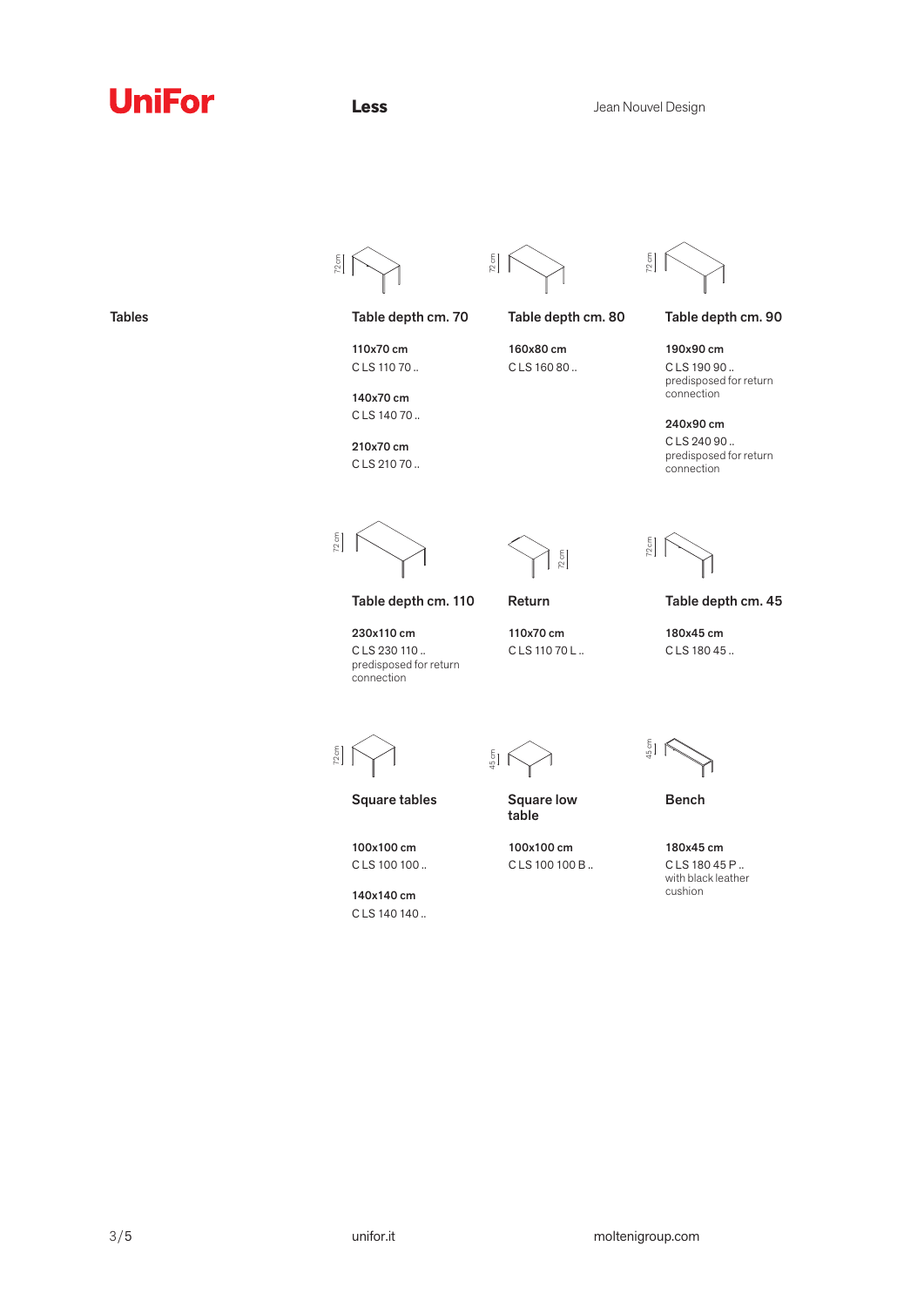## **UniFor**



80 cm

80 cm

Two drawers and one file drawer

41x60 cm C LS 41 60 C3 .. inspectionable back

160x45 cm C LS 160 080 A .. closed version with flap door 160x40 cm C LS 160 080 G .. open version

Library height cm. 80

240x45 cm C LS 240 080 A .. closed version with flap door 240x40 cm C LS 240 080 G .. open version

 $\frac{26}{9}$  cm  $\frac{2}{9}$ 

29x46 cm D DS 522 41 ..

160x45 cm C LS 160 120 A .. closed version with flap doors 160x40 cm C LS 160 120 G .. open version

Library height cm. 120

120 cm

120 cm



Filing frame Rotating tower cabinet, double-sided

> 60x80 cm C LS 60 190 ..



Library height cm. 160

160x45 cm C LS 160 160 A .. closed version with flap doors 160x40 cm

C LS 160 160 G .. open version

160 cm

Library height cm. 80

Library height cm. 120

240x45 cm C LS 240 120 A .. closed version with flap doors 240x40 cm

C LS 240 120 G .. open version

Library height cm. 160

240x45 cm C LS 240 160 A .. closed version with flap doors 240x40 cm

C LS 240 160 G .. open version

**Cabinets** 

Library width cm. 160

Library width cm. 240